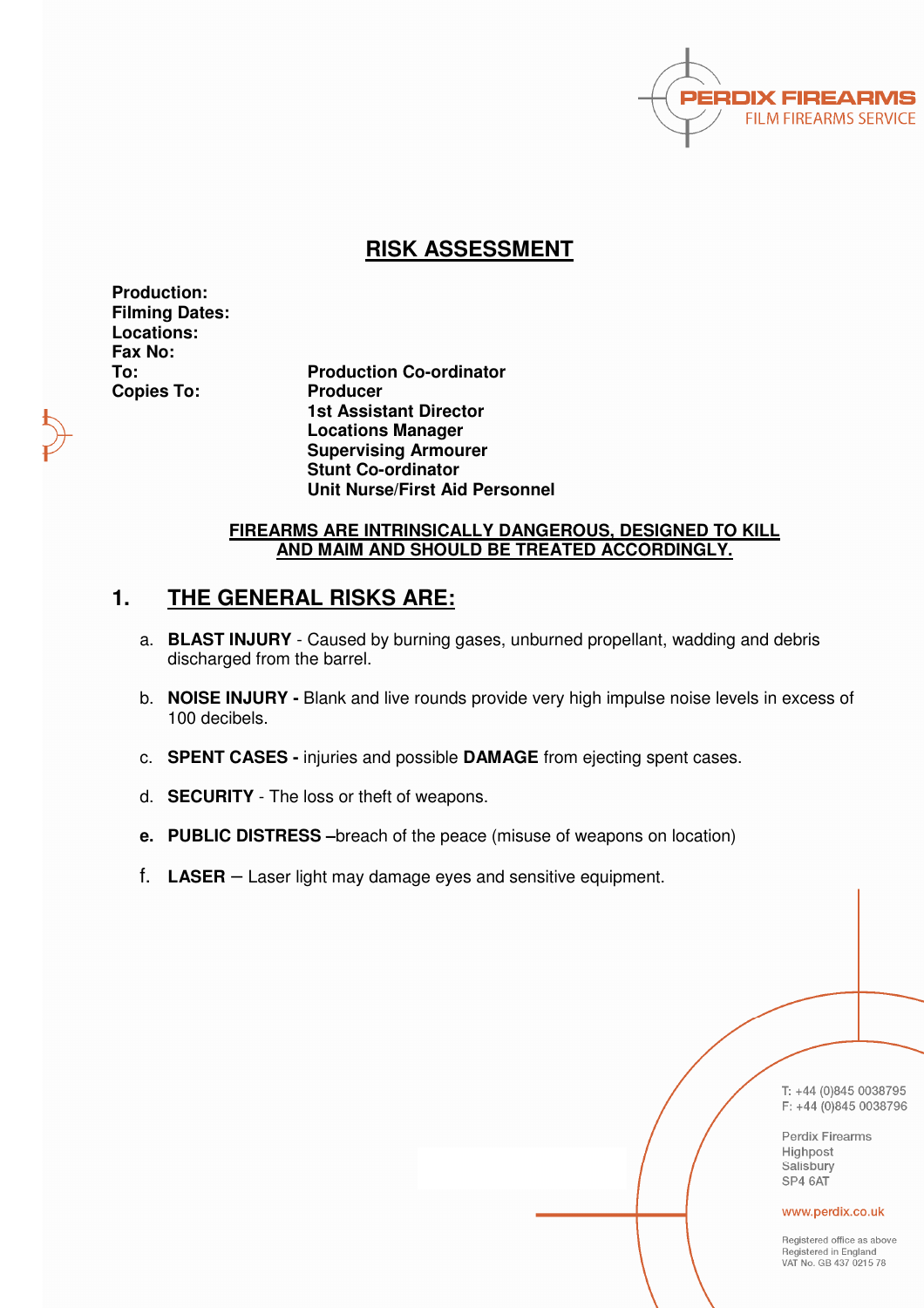

## **2.** SPECIFIC RISKS RISK LEVEL

The firing of XXXXXX, as in Scene XXXX, with **Blanks** rounds and the use of lasers close to cast, camera and crew could result in injury as a result of the following:-

| a. | Weapons create loud noises when fired.                                                                                                    | (Low. <b>Med.</b> High.) |
|----|-------------------------------------------------------------------------------------------------------------------------------------------|--------------------------|
| b. | Weapons may discharge burning gases and matter from the<br>muzzle when fired.                                                             | (Low. Med. High.)        |
| c. | Untrained Artistes, Supporting Artistes and/or Stunt Players,<br>may injure themselves by striking each other with unfamiliar<br>weapons. | (Low. Med. High.)        |
| d. | Artistes/Supporting Artistes and/or Stunt Players may fire<br>towards each other and/or other undesignated targets.                       | (Low. <b>Med.</b> High.) |
| е. | Lasers may cause damage to eyes and sensitive equipment                                                                                   | (Low. Med.High)          |

## **3. IN ORDER TO REDUCE THE ABOVE RISKS IN THE WORKPLACE THE FOLLOWING ACTIONS SHOULD BE TAKEN:**

- a. The Supervising Armourer, **A N OTHER** , will be responsible for safety on set at all times during the use of weapons.
- b. The cueing system for rehearsals or filming "Takes" will be directly between the First Assistant Director and the Supervising Armourer. The Armourer is to have line of sight of the action during filming and radio communication with the 1<sup>st</sup> Assistant Director.
- c. At no time will any person fire a weapon at any other person or himself, unless authorised to do so by the Supervising Armourer. All shots will be discharged at clearly designated targets determined by the Supervising Armourer. All safety distances will be determined by the Supervising Armourer prior to filming, especially during sequences involving the firing of weapons towards other Artistes. At no time will any loaded or unloaded firearm be pointed at any other person.
- d. The production must ensure that no 'disqualified person' as per the 1968 Firearms Act is cast in a role where they are expected to be in the possession of such weapons.

T: +44 (0)845 0038795 F: +44 (0)845 0038796

**Perdix Firearms** Highpost Salisbury SP4 6AT

#### www.perdix.co.uk

Begistered office as above Registered in England VAT No. GB 437 0215 78